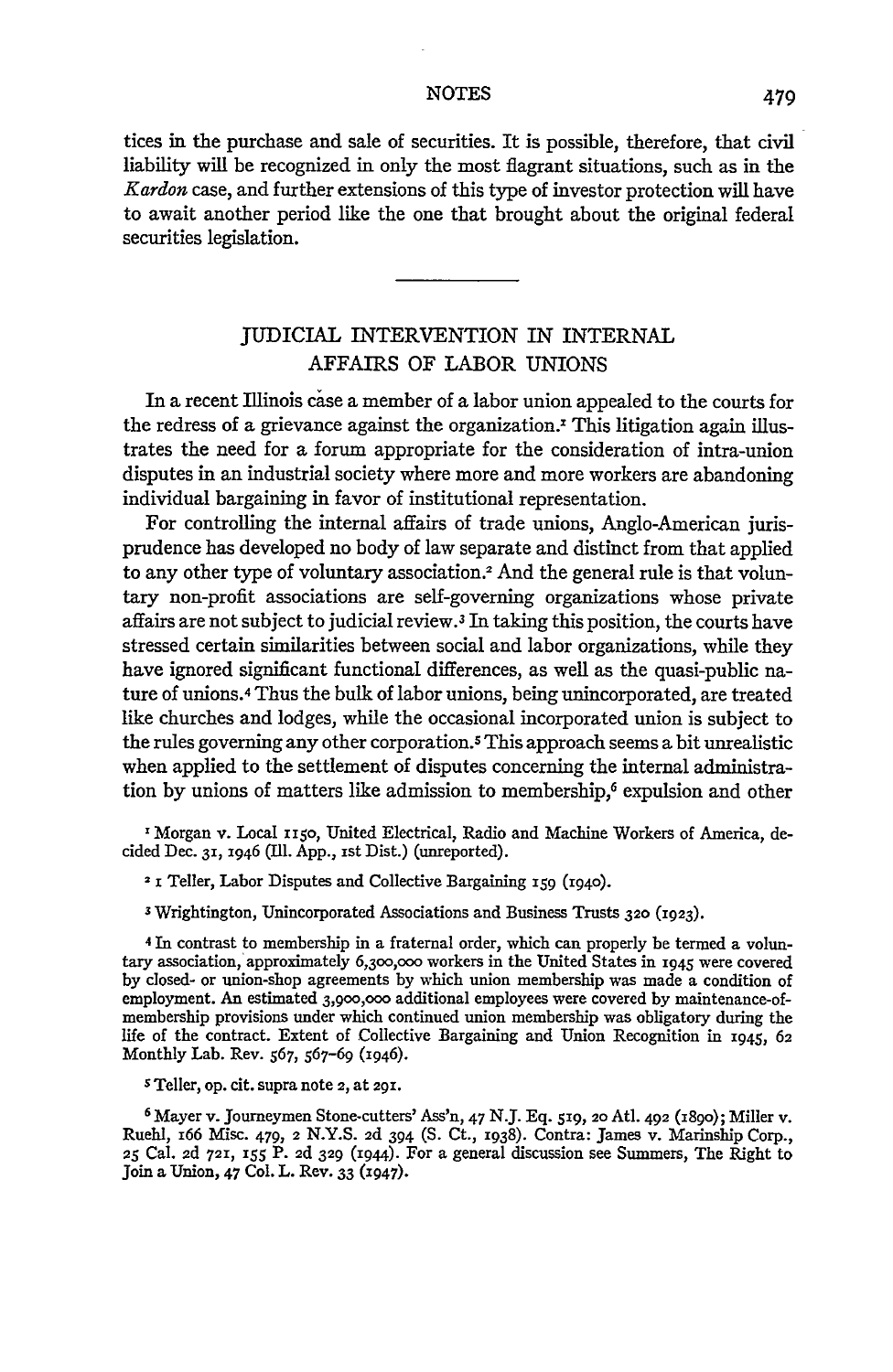types of disciplinary action,<sup>7</sup> the freedom and frequency of elections,<sup>8</sup> the administration of seniority in **job** opportunities,9 abuses of power **by** union officials,<sup>10</sup> or the misuse and misappropriation of union funds.<sup>11</sup> Such items affect directly the economic life of too many people in modern industrial society to be so easily dismissed.

As might be expected, however, the courts have developed exceptions to the general rule that they will not interfere in the internal affairs of a non-profit association.12 Thus, under certain circumstances, they will undertake to settle internal disputes where a "property right" of a member is involved.<sup>13</sup> But this jurisdictional requirement of a property right has been so liberally and ambiguously construed that it has ceased to have much precise significance as a substantive limitation on the judicial review of intra-union disputes.<sup>14</sup> Yet the courts will not always intervene even when this vague property right is affected; for, in addition to this, they stipulate that some actual injury must have occurred<sup>15</sup> in a situation where the union either acted in violation of its constitution or by-laws,<sup> $16$ </sup> or engaged in conduct which was tainted by conspiracy, fraud, oppression, bad faith, or unfair dealing.<sup>17</sup>

Courts also frequently declare that, in any event, they will not intervene to settle an intra-union dispute until the member complaining has first exhausted all remedies afforded him by the internal rules of the organization.<sup>18</sup> But here again they have developed a number of exceptions to this general limitation on their assumption of jurisdiction. Thus, they have nevertheless intervened to settle intra-union disputes where insistence upon the exhaustion of internal

**7** Polin v. Kaplan, **257** N.Y. **277, 177 N.E. 833 (1931).** For a general discussion see Steever, The Control of Labor through Union Discipline, **6** Corn. **L.Q. 212 ('93').**

**8** Bennett v. Kearns, **88** Atl. **8o6** (R.I., **1913).** For a general discussion see Election Disputes within Trade Unions, **86 U.** of Pa. L. Rev. **885 (1938).**

**9** Shaup v. Grand International Brotherhood of Locomotive Engineers, **223** Ala. **202, 135 SO. 327 (i93i),** cited in annotation beginning **142** A.L.R. **io55 (1943).** For a general discussion see Seniority Rights in Labor Relations, 47 Yale **L.J. 73 (i937).**

**10** Balter v. Empire State Motion Picture Operators Union, Inc., **67** Misc. **430,** 3 **N.Y.S. 2d 290 (S.** Ct., **1938)** (semble). For a general discussion see Judicial Intervention in Revolts against Labor Union Leaders, **51** Yale L.J. **1372 (1942).**

**xx** Lumber **&** Sawmill Workers Union v. International Woodworkers of America, **197** Wash. **491, 85** P. **2d o99 (1938).** For a general discussion see Intra-Union Disputes Concerning Union Funds, 47 Yale **L.J.** 483 **(1938).**

12Wrightington, op. cit. supra note **3,** at **32o.**

**X3** Lundine v. McKinney, **183** S.W. **2d 265** (Tex. Civ. **App., 1944).**

**<sup>14</sup>**See Wrightington, op. cit. supra note **3,** at **320-21.**

**IS** Sullivan v. McFetridge, **183** Misc. io6, **5o N.Y.S. 2d 385 (i944)..**

**' 6 Local** Union No. *65* v. Nalty, **7** F. **2d** ioo **(C.C.A.** 6th, *1925);* Canfield v. Moreschi, **<sup>268</sup> App.** Div. 64,48 **N.Y.S. 2d 668** (1944).

**<sup>17</sup>**Canfield v. Moreschi, **268 App.** Div. 64,48 **N.Y.S. 2d 668 (I944).**

**'8** Milam v. Settle, **32 S.E. 2d 269** (W.Va., **1944);** De Stefano v. Papa, **37 N.Y.S. 2d 95o** (S.Ct., **1942);** Clark v. Morgan, **27,** Mass. **164, 171 N.E. 278 (i93o).**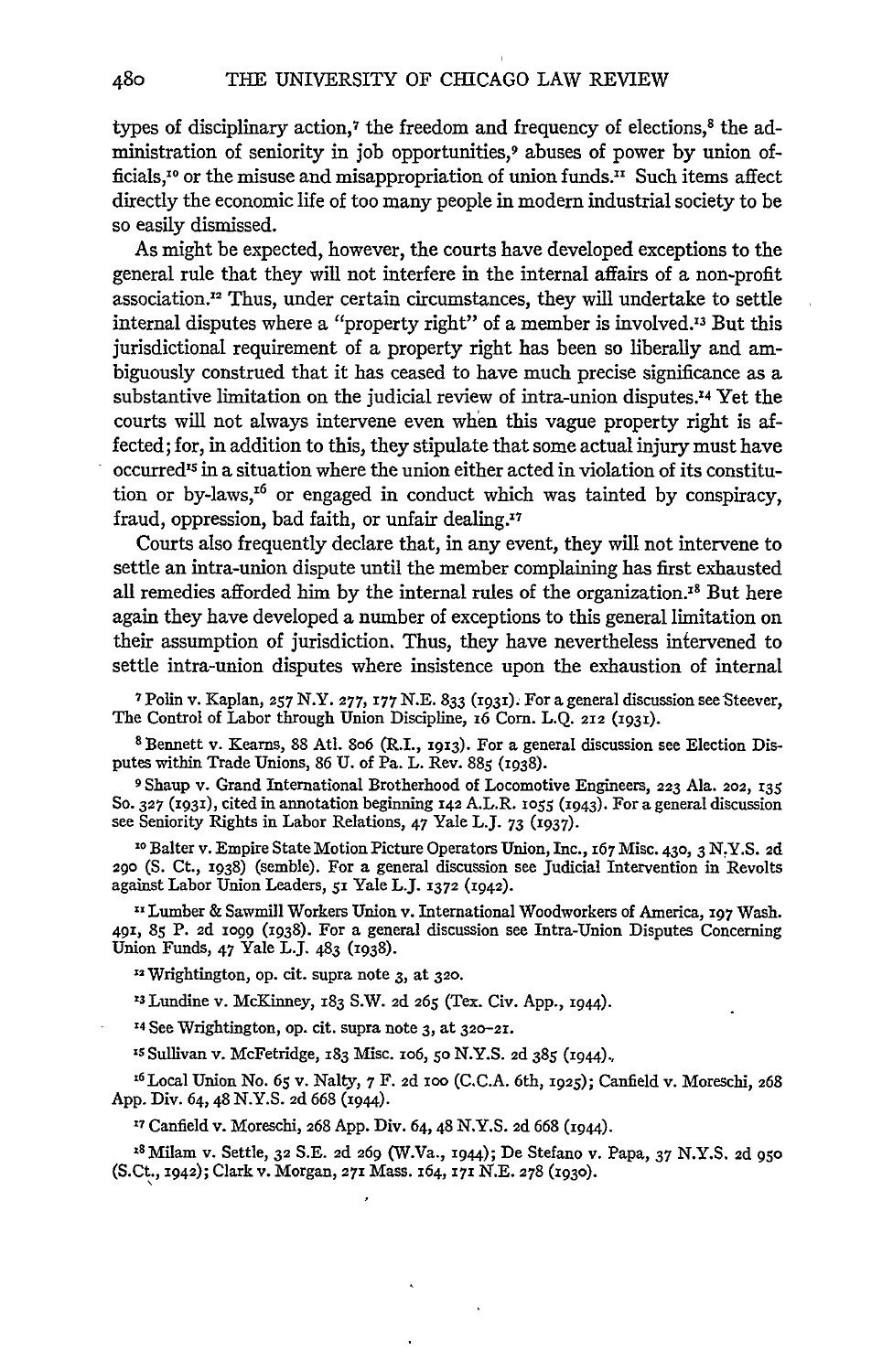remedies would be unreasonable and constitute a practical denial of justice;<sup>19</sup> where the action of the union was plainly illegal and void **;20** where the available union tribunal lacked the power under its constitution or by-laws to enforce action on the remedy sought by the complaining member **;21** where the union had no adequate tribunal to hear appeals *;2* where the union tribunal provided was biased because of personal interest;<sup>23</sup> where for any reason pursuit of internal union remedies would be futile, illusory, or vain;<sup>24</sup> where provisions for appeal within the union are so unreasonable and harsh as to deny substantial justice;<sup>25</sup> where an expelled member does not request reinstatement but seeks damages;<sup>26</sup> or where the union's power over its members has been so abused as to compel judicial intervention in the public interest.<sup>27</sup>

When the complaining member has exhausted his recourse to available internal remedies, however, the courts are generally hesitant to upset the union's disposition of his grievance. Thus, they frequently declare that they will not substitute their judgment for that of the union tribunal.<sup>28</sup> Nor do they generally concern themselves with the wisdom of a union's constitution or by-laws.29 Yet they do insist that the proceedings must have been undertaken in good faith<sup>30</sup> and that due process has been accorded, whether or not express guaranties to

**<sup>19</sup>**Local Union No. *57* v. Boyd, 245 Ala. **227,** 16 So. **2d 705** (1944).

**<sup>20</sup>**Reubel v. Lewis, **182** Misc. **30,** 47 N.Y.S. 2d **i47** (S. Ct., i944), aff'd 268 App. Div. 764, *50* N.Y.S. 2d z64 (x944), appeal granted **293** N.Y. **756,** *56* N.E. 2d 749 (1944).

2" Bell v. Sullivan, x83 Misc. *543,* 49 N.Y.S. 2d **388** (S. Ct., i944).

People v. Musical Mutual Protective Union, ii8 N.Y. **101,** 23 N.E. 129 (i889).

**'3** Maltz v. Rosenberg, *265* App. Div. **972, 38** N.Y.S. 2d 940 (1942).

2 4 Local Union No. **57** v. Boyd, 245 Ala. **227,** 16 So. 2d **705** (i944); Bell v. Sullivan, **183** Misc. *543,* 49 N.Y.S. *2d* **388 (S.** Ct., i944); Collins v. International Alliance of Theatrical State Employees and Moving Picture Machine Operators, xi9 N.J. Eq. **230,** 182 Ath. **<sup>37</sup>** (1935).

**2S** Browne v. Hibbets, 290 N.Y. 459, 49 **N.E.** 2d **713** (1943). But cf. Snay v. Lovely, **276** Mass. **159, ,76** N.E. **791** (1931).

6 Smith v. International Printing Pressmen & Assistants' Union, **190** S.W. 2d 769 (Tex. Civ. App., 1945).

27Collins v. International Alliance of Theatrical Stage Employees and Moving Picture Machine Operators, 119 NJ. Eq. 230, **182** Atl. 37 (1935).

2 <sup>8</sup> International Longshoremen's Ass'n v. Graham, **175** S.W. 2d **255** (Tex. Civ. App., 1943); Bush v. International Alliance of Theater Stage Employees and Moving Picture Machine Operators, **55** Cal. App. 2d 357, I3o P. 2d 788 (1942); Norfolk & W. Ry. Co. v. Harris, 26o Ky. 132, 84 S.W. **2d** 69 (1935); Maclean v. Workers' Union, [1929] 1 **Ch. 602.**

**<sup>29</sup>**Norfolk & W. Ry. Co. v. Harris, 26o Ky. 132, 84 S.W. 2d **69 (935);** Maclean v. Workers' Union, [1929] i Ch. **602.** It has been held that when the duly adopted laws of a voluntary labor organization provide for final settlement of disputes ambng its members by a regularly constituted standing committee, action by the committee is final and conclusive and will not be disturbed by the courts unless it be unreasonable, arbitrary, capricious or oppressive. Boblitt v. Cleveland, C., C. & St. L. Ry. Co., **73** Ohio App. 339, *56* N.E. **2d** 348 (i943).

**3o** Campbell v. Johnson, **x67** Fed. 102 (C.C.A. 9th, i9og); Maclean v. Workers' Union, [1929] **i Ch. 602.**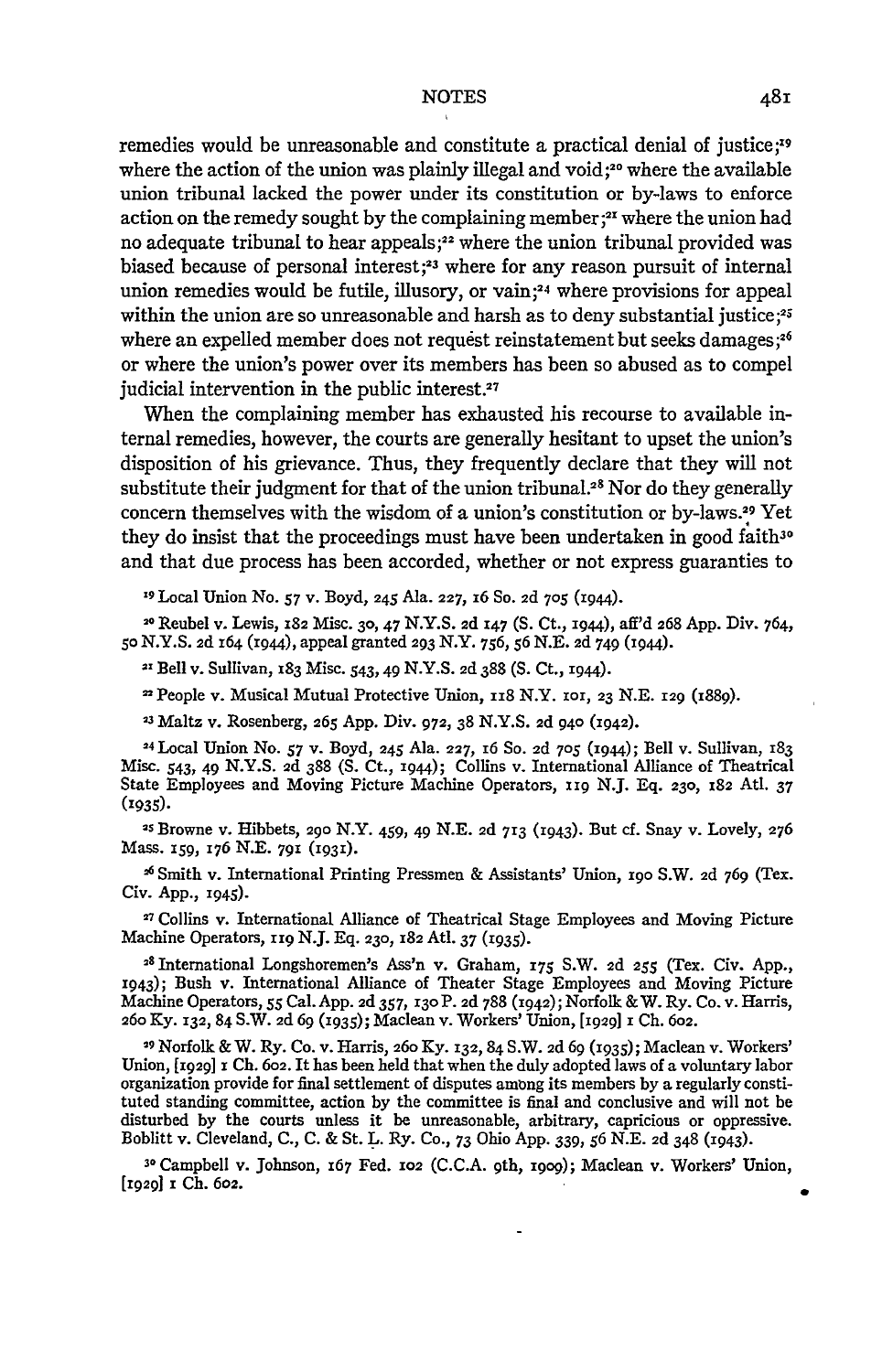that effect are provided in the constitution or by-laws.3' Indeed, some courts even require that the decisions of union tribunals conform to the indefinite standards of "natural justice."32,The requirement of due process does not, of course, mean that the procedure employed be the same as that observed in ordinary judicial proceedings; but it is satisfied if the rules are calculated to provide fair play and substantial justice.<sup>33</sup>

As a-practical matter of administration, the courts cannot review all the disciplinary actions and disputes which occur within labor organizations. Indeed, most of these conflicts are not of sufficient importance to warrant judicial review. Hence the judicial antipathy to encouraging a flood of such litigation is understandable. Moreover, such endless recourse to litigation would greatly hamper the unions in their most important function as collective bargaining representatives. Nevertheless, since unions are in a position to inflict serious economic injury on individual employees, it is important that the courts be in a position to curtail their arbitrary abuses of power in this respect. This is substantially the way the law has developed, with its general rules of limitations of jurisdiction and its broad categories of exceptions.

The courts thus are in a position to exercise considerable discretion in disposing of these cases on what are considered to be impersonal principles of law.34 In protecting themselves from too much litigation of this sort, the courts continue to pay lip service to the rule that unions are self-governing autonomies capable of settling their own internal conflicts. At the same time, however, when substantial personal rights of union members are jeopardized by arbitrary action, the courts are becoming increasingly reluctant to let unions "claim the same freedom from legal restraints enjoyed by golf clubs or fraternal associations."<sup>35</sup> In most cases this closer surveillance seems likely to be achieved not so much by a change in the applicable rules of law but rather by a more sympathet-

**<sup>31</sup>**Dragwa v. Federal Labor Union No. **23070, I36** N.J. **Eq. 172,** 41 **A. 2d 32** (i945); Mixed Local of Hotel and Restaurant Employees Union v. Hotel and Restaurant Employees International Alliance and Bartenders International League of America, **212** Minn. 587, 4 N.W. **2d** 77x (r942); Gallagher v. Monagham, **58** N Y.S. **2d 618** (S. Ct., 1945).

<sup>32</sup> Dragwa v. Federal Union No. 23070, 136 N.J. Eq. 172, 41 A. 2d 32 (1945); Maltz v. Rosenberg, 265 App. Div. 972, 38 N.Y.S. 2d 940 (1942). Contra: Maclean v. Workers' Union, **[1929] I Ch. 602.** In the latter case the court criticized the use of "natural justice" as a criterion on the ground that the conception of what constitutes natural justice "differs widely in countries usually described as civilized." Ibid., at 624.

**<sup>33</sup>**Dragwa v. Federal Labor Union No. **23070, 136** N.J. Eq. 172, **41** A. 2d **32** (1945); Local No. 2 v. Reinlib, **133** N.J. Eq. **572, 33** A. **2d 710** (1943).

34 Cf. Arnold, The Role of Substantive Law and Procedure in the Legal Process, 45 Harv. L. Rev. 617 (1932).

**<sup>35</sup>**James v. Marinship Corp., 25 Cal. **2d 721, 155** P. **2d 329,** 335 (1944). In this case the California Supreme Court held a closed shop contract to be illegal where the union involved discriminatorily denied admission to Negroes. The traditional view has been that a voluntary association was the sole judge of its membership standards. Mayer v. Journeymen Stonecutters' Ass'n, 47 **N.J. Eq. 519,** 2o Atl. **492** (i8go); Miller v. Ruehl, 166 **Misc.** 479, 2 **N.Y.S. 2d** 394 **(S.** Ct., 1938).